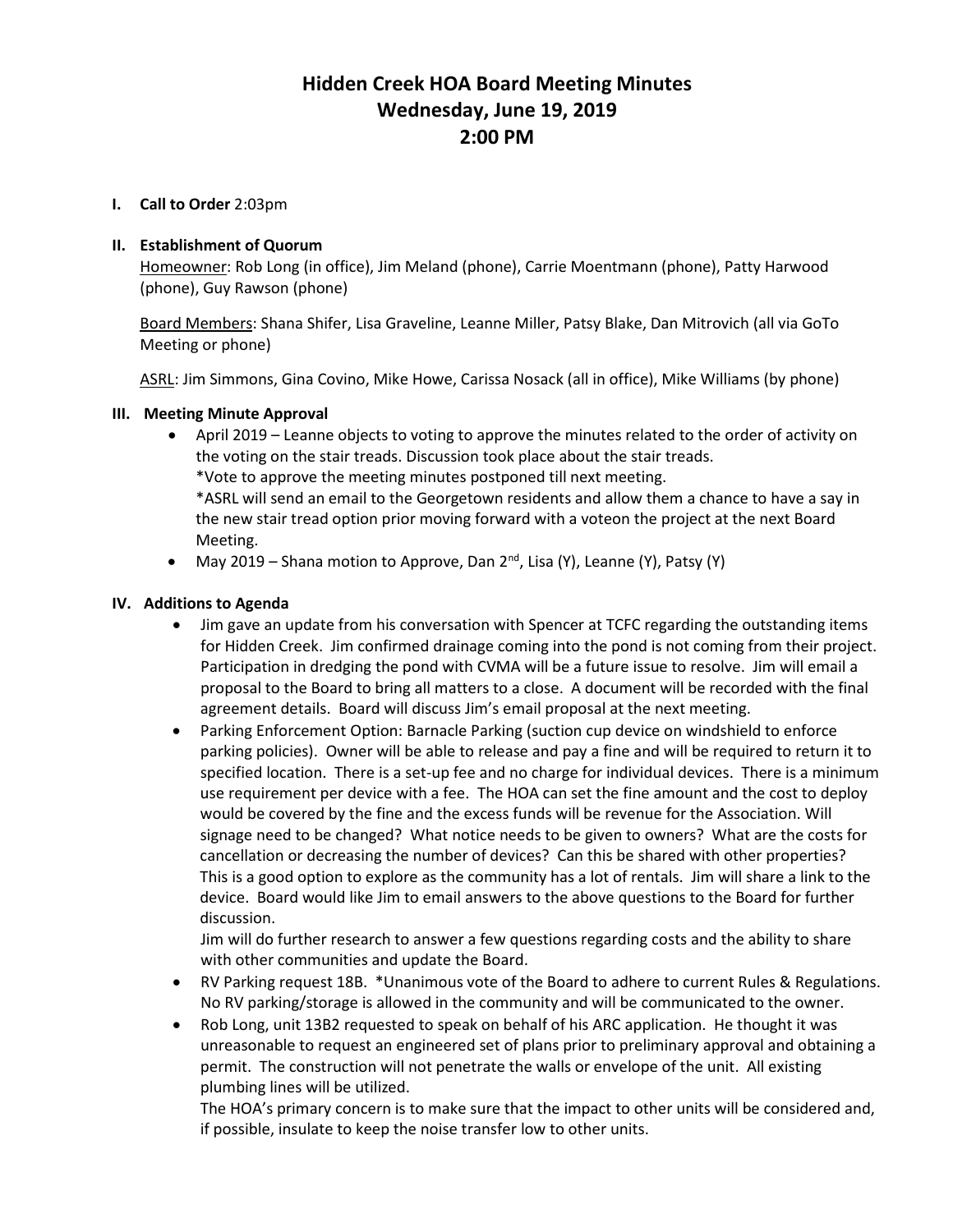\*His application will go back to ARC with his additional plumbing and electrical drawings for review, but should be expedited.

# **V. Maintenance Report:**

- A.) Completed:
- 1. New ASRL Maintenance Technician (Slade)
- 2. Pool Open
- 3. Tennis Courts Open
- 4. Pest/Vole Elimination. One application has been applied.

5. Community Railing Repairs – The T bar railings were failing and were replaced. New railing was installed by the Lakeview parking lot. The remainder of the railings will be repainted. Metal railing will be explored between units 3 & 4 (similar to what is in another part of Georgetown).

#### B.) In Progress:

- 1. Spring Routine Maintenance
- 2. Letters and Number Installation
- 3. Siding Repair/Paint Bids
- 4. Building 3 Grading & Down Spout
- 5. Building 3 & 4 Sidewalk Repair

# C.) Scope of Work/Bids to Present:

- 1. Roofing Bids In 60 days only 2 bids were obtained despite repeated attempts. Mike recommends using Alta Vista. \$70K is in the capital budget. Building 14 can be eliminated to stay within budget constraints.
- 2. Tree removal Bid Community Plan Bid covers grinding the stump and debris removal. Funds are in the Capital Budget for this work under landscaping.
- 3. Bldg. 33 French Drain SOW vs Homeowner/ASRL Proposal for unit 33B The raised planter bed in the yard is partially causing the issue which the owner is responsible for. Neighboring C & D patios extend out to the requested size. Unit 32A has a cement retaining wall that supports request. Homeowner participated in the meeting and has submitted an application for
	- remodel/modification. The owner is asking for the HOA to pay for a portion of the estimated work (approximately \$4000-\$4500).
- 4. V2 Landing & Treads SOW

Presented to Board for discussion in Governance.

5. Asphalt SOW

Documents were reviewed. Explanation was given on recommendation to mill and overlay versus patch work repairs. There is some "alligatoring" on Willow Creek Way by the drain and cement curbing that need replacement, but no significant base failures were noted by either company on the 2 cul-de-sacs.

6. Kiddie Pool SOW – Presented to Board for discussion in Governance. It is recommended to do the project in phases. Phase I is to fill in the kiddie pool area to increase the decking, color to match existing decking as best as possible.

# **VI. ARC/CVC**

- 1. Personal Deck Modification Standards Documents were reviewed and discussed. Paint recommendation is Sherwin Williams, color Java.
- 2. Exterior Unit Sconces A sample LED light was installed in the community and pictures were presented. The larger size is the best replacement and is very similar to current lights. Management should be notified when a light is broken for replacement.
- 3. 38D, Maryanne Clare: concrete patio replacement. Recommended to Board for approval. Vote will be taken in Governance.
- 4. Next ARC/CVC Meeting TBD via email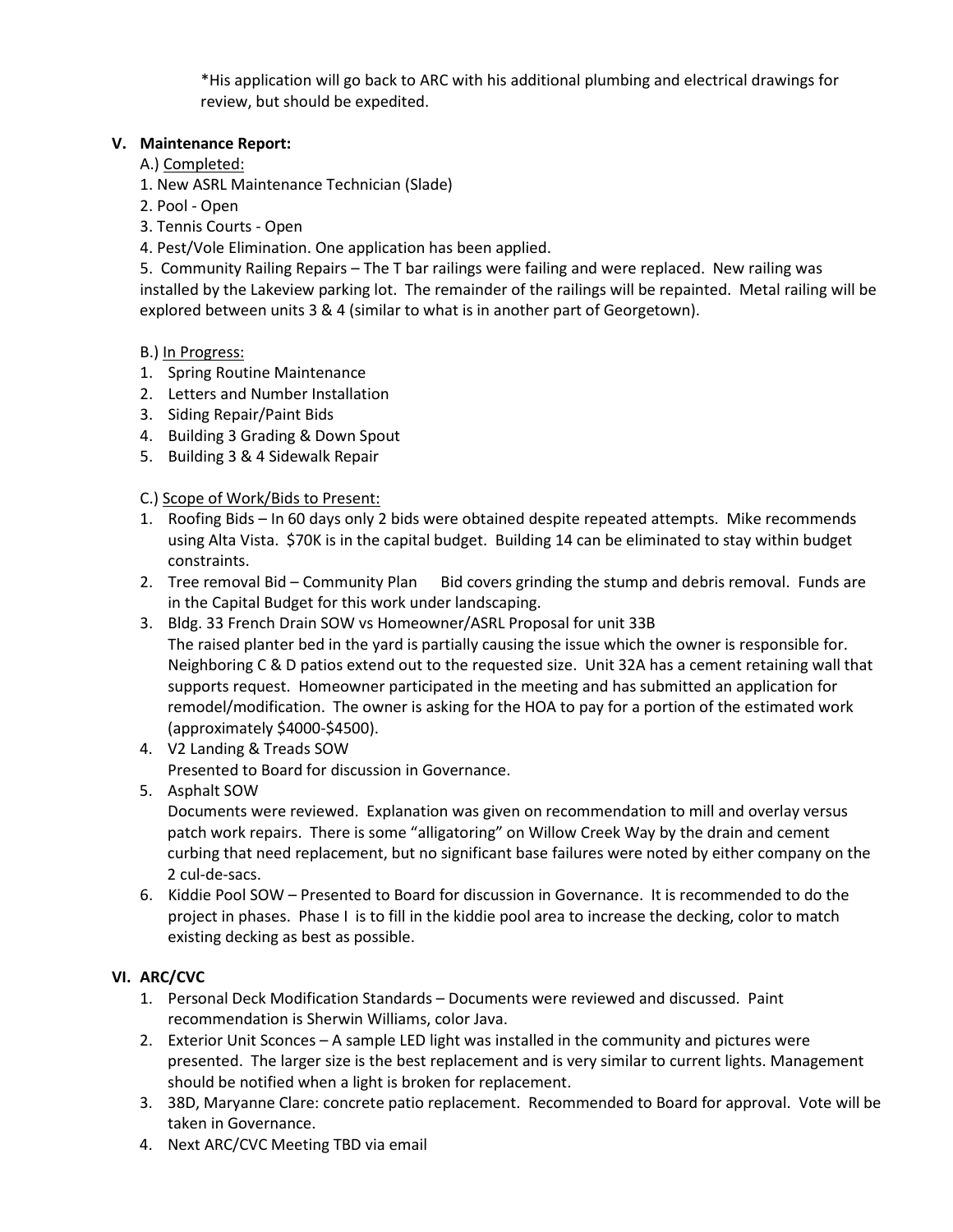#### **VI. Financial Update**

1. Monthly Report

Summary was reviewed with a focus on the operating budget by Mike Howe. Year to date deficiency of \$44,000 was discussed and is primarily due to heavy snowfall. Thorough discussion took place regarding the proposed options. Previous questions regarding maintenance wages were answered. 225 hours per month, on average, is what is budgeted and deemed adequate for maintenance needs at Hidden Creek.

2. Lengthy discussion on budget shortfall and Capital Budget planning/projects.

The percent funded for the Reserve Account balance for next 10 years is insufficient. Different scenarios including a list of potential capital projects were reviewed and discussed in comparison with the previously approved 2019 Capital Budget.

Discussion took place comparing raising dues for a 3-5year time period versus a 2 yr. Special Assessment. There are many projects that are in need of immediate work.

Discussion was brought up regarding measuring units to change the percentage allocation for billing so that HOA assessments are billed Fair & Equitably based off of as-built measurements. Not changing the percentage ownership may take 100% approval and require mortgage approval if additional changes to Amendments are not included. A rough estimate on cost is \$75 per unit to measure.

The cost of re-platting the community is roughly estimated at \$30-\$50K and is a process that would take a minimum of 9 months and likely longer to complete.

Drafting an Amendment is roughly a few thousand dollars and takes a 67% approval vote of the ownership. Drafting a NEW set of CCR's is roughly \$15K-\$20K.

Shana, Lisa and Patsy are in favor of the Special Assessment to add to Reserve Funding. Dan has mixed feelings, but has said numerous times before that the Reserve is severely under-funded. This is a hard decision to make and there are very few alternatives except to continue to delay maintenance.

# **VII. Governance**

# 1. Vote on Remodel-Modification Application

Engineered sets of plans will not be required by ARC prior to approval. If the city/county grants a building permit without requiring a P.E. set of plans, this is sufficient for the HOA. The numbering and edits discussed will be made to the form by ASRL. The flow chart may need to be updated – have ARC Committee Review.

Dan motioned to Approve previously discussed changes, Patsy 2<sup>nd</sup>, Lisa (Y), Shana (Y), Leanne (Y)

# ARC

38D MaryAnne Clare – concrete patio replacement Motion to Approve by Leanne, Patsy 2<sup>nd</sup>, Lisa (Y), Shana (Y), Dan (Y)

2. Vote on Homeowner Modification Standards: Lisa combined all Board member edits into this document. Additions/clarifications are in red, links are added for doors. Motions are for Document Approval.

- Windows Motion to Approve Dan,  $2^{nd}$  Lisa, Shana (Y), Patsy (Y), Leanne (no longer on phone)
- Doors Motion to Approve Dan, Lisa  $2^{nd}$ , Patsy (Y), Shana (Y), Leanne (no longer on phone)
- Hot Tub Management company to reach out to adjacent neighbors Motion by Dan, 2<sup>nd</sup> Lisa, Patsy (Y), Shana (Y), Leanne (no longer on phone)
- Cable Installation no changes, previously approved
- Exterior Cooling & Heating System more detail included in document Lisa motion to Approve, Shana 2nd, Patsy (Y), Dan (abstain), Leanne (no longer on phone)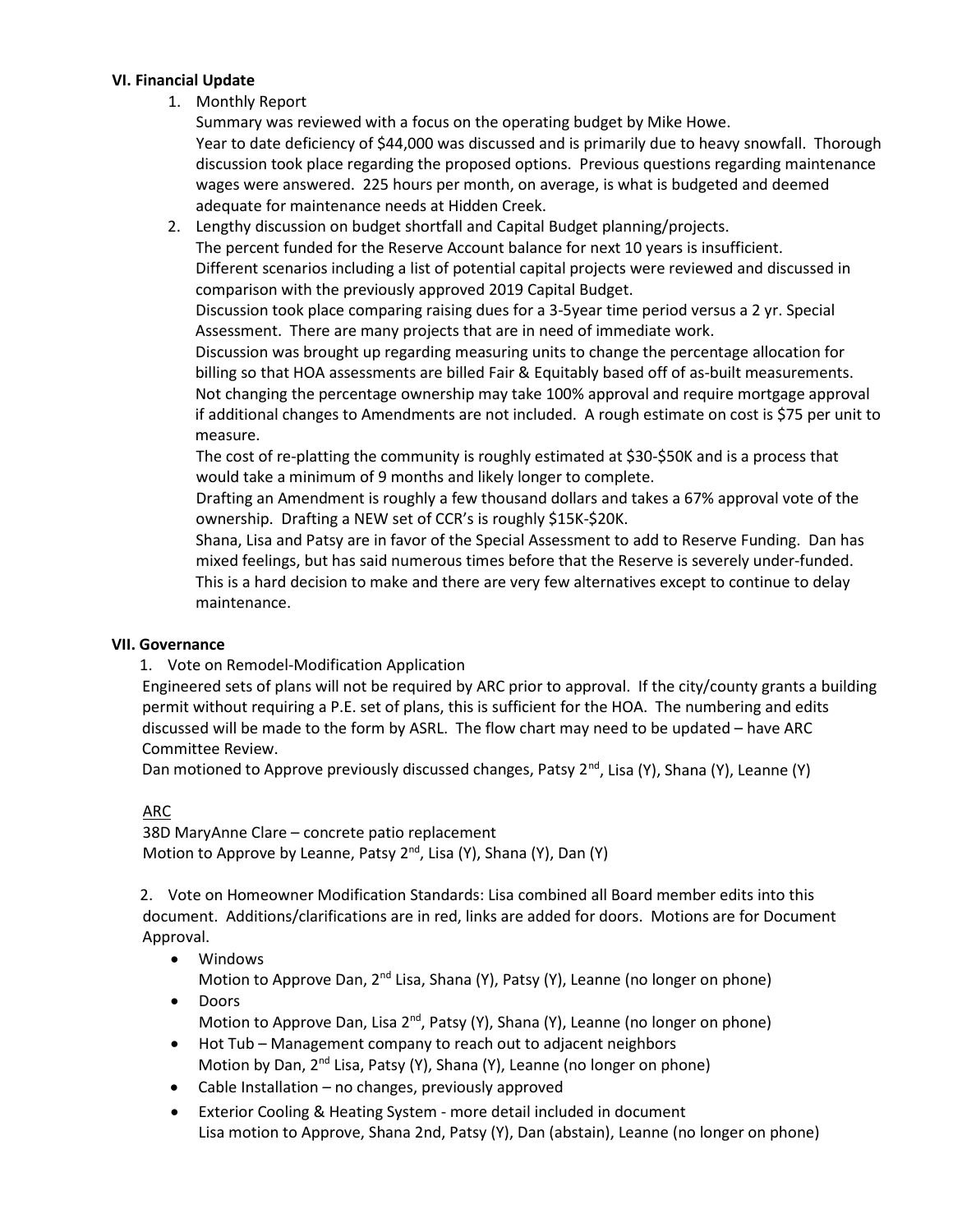Neighbors Adjacent to unit will be approached by management for approval. Installation conduit to be painted same as the building

- Personal Deck painted color specified Sherwin Williams, exterior, satin, Java Dan motioned, Patsy 2<sup>nd</sup>, Lisa (Y), Shana (Y), Leanne (no longer on phone)
- Exterior Light Sconces (LED, dimmable unit) Dan motion to approve, Lisa 2<sup>nd</sup>, Patsy (Y), Shana (Y), Leanne (no longer on phone)
- 3. Vote on HOA Modification Standards: \$47K allocated in Approved Capital Budget
	- Stair Treads Specs of fiberglass treads were reviewed. Available in silver or yellow. The approved material comes in linear lengths and the approximate cost per tread is \$258 per tread including installation.

All of the existing brackets need replacement and many of the wood treads need replacement. Dan Mitrovich can check with a contact to compare pricing on material.

Notice to Georgetown residents to be emailed regarding treads to obtain homeowner feedback prior to next HOA Meeting. ASRL to check on warranty and work on additional bids to present.

- Paint (slats, stringers, rails, for landings) Proposed Sherwin Williams, exterior, satin, Java for the new standard: Lisa (Y), Shana (Y), Dan (Y), Patsy (Y), call dropped, not sure on Leanne's vote.
- 4. Vote on Maintenance SOW & Bids
	- Retaining Wall, motion to have S.O.W. drafted for Board Approval (will include engineering if required for permit for height, details of foundation, made of block similar to what is in the community and the block specs for retention.

Lisa motions to create SOW and is a project the community wants to pursue (Y), Shana (Y), Dan (Y), Leanne (Y), Patsy (Y) – all in favor. This work can be done before or after the MR Water Project.

- Tree Removal Community Planning. Motion to Approve Bid for 15 trees at \$6K Patsy (Y), Lisa 2<sup>nd</sup> (Y) with request to have maintenance manager to supervise and monitor how much they complete in one day, Shana (Y), Leanne (Y) conditioned that funds be in the budget (Mike Howe confirmed funds are in budget), Dan (Y). Some are dead, some are sick and dying, and some are a hazard to the buildings.
- Roofing (\$70K Budgeted) bid exceeds budget Lisa motion to approve roofs 21, 26, 27 and remove 14, Patsy (Y), Shana (Y), Dan (Y), Leanne (Y)
- Bldg. 33B French Drain SOW/Homeowner ASRL Proposal Lisa has concerns about the size of the requested patio, Leanne agrees and also would like drainage in the patio area. Homeowner is requesting approximately \$4500 HOA contribution. Homeowner Proposal Accepted with the condition that the scope of work needs to include a drain for the patio area, height of retaining wall decreased if possible perpendicular to the building, and homeowner needs to give HOA release of any future liability for flooding in the unit (related to the improvement) and the contribution of funds by the HOA is Full and Final. This will be revisited by the Board at the July HOA Meeting.
- V2 Landing & Treads SOW An email will be sent to Georgetown homeowners making them aware of the Board Approved Standard for the tread and allow them a time frame to give their feedback. It will be on the Agenda for the July 17 HOA Meeting.
- Asphalt SOW & review bids

Neither contractor thought there were base failures in the cul-de-sacs.

Temporary re-stripping all parking around Georgetown needs to be completed this summer. Add stripping to scope of work OR have ASRL complete if stripping machine is located in workshop. Motion by Patsy to Approve SOW and have ASRL get deposit funds back from Top Job, minus the agreed upon split of the 2018 mobilization costs (\$4166) reminding them they have held our funds for 9 months, Lisa 2<sup>nd</sup>, Shana (Y), Leanne (Y), Dan (Y).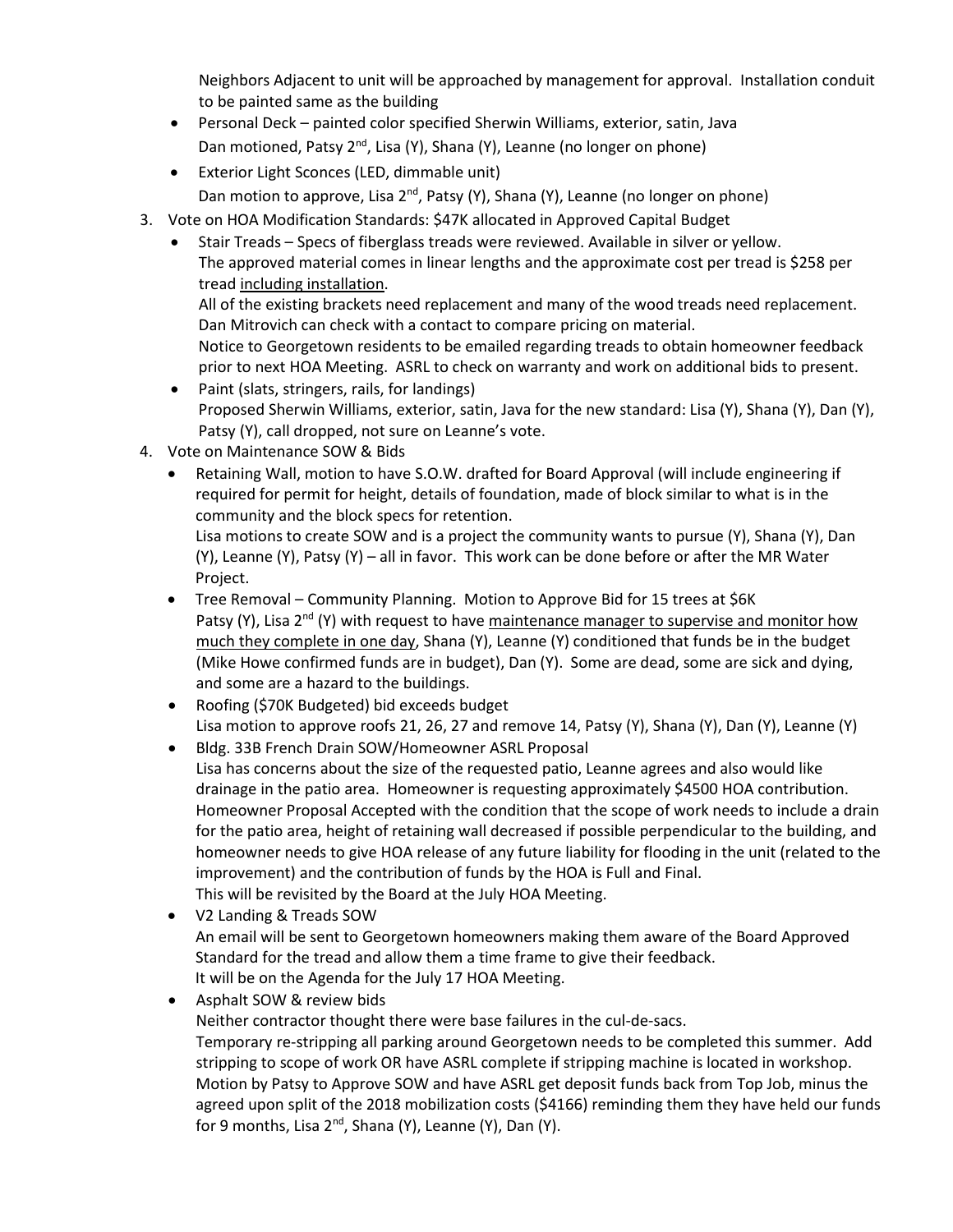ASRL will continue to get an additional bid for the scope of work. Work to be completed this summer/fall. Money will remain in the capital budget for the work on Cedar Lane after MR Water Project. ASRL hopes to coordinate with the MR contractor to see if all of the asphalt work can be addressed at one time including the parking lots.

NOTE: Top Job was reviewing their estimate to see if they could reduce the costs but it was not received in time for the meeting.

• Kiddie Pool SOW

Motion to approve SOW Shana (Y), Lisa (Y), Patsy (Y), Dan (Y), Leanne (Y). Color will be matched as best as possible and be a brushed finished. ANAB bid of \$5800 Approved by Lisa (Y), Shana (Y), Patsy (Y), Leanne (Y)

• Pool Attendant will be hired at \$10hr. Attendant to work Friday thru Sunday 12-4pm weekly, the full week of  $4<sup>th</sup>$  of July, the 24<sup>th</sup> of July Holiday, and the Monday for Labor Day on the same hours 12-4pm until pool closure. ASRL cleans the bathrooms during the week as needed. Scope of work for Pool Attendant to include a log what unit people are staying in and cleaning the bathrooms at least once on the weekend.

Lisa, Patsy, Shana, Leanne and Dan approve the above terms for pool attendant hours and responsibilities.

ASRL has received contact information for someone interested in the position and will follow up and hire for the hours approved. ASRL will give attendant a list of units and a copy of the Hidden Creek rules and regulations.

- PEAK Security Contract starts July  $7<sup>th</sup>$  through September  $7<sup>th</sup>$  of 2019, they visit 3 times per night/daily
- Financial
	- 1) Regarding the water portion on the HOA bill: Lisa motioned to keep the assessment amount the same and send a letter of explanation to the homeowners with the next statement that the funds will be used for the 2019 deficiency, Shana  $2^{nd}$ , Dan (Y), Patsy (Y), Leanne (offline)
	- 2) Special Assessment:

Notice will be given to homeowners and they will have time to voice their opinion of the Proposed Assessment by the Board at the Annual Meeting. *Timeline*:

a) August: Obtain measurements of units and report and have Attorney draft Amendment for Board review.

- b) September: Send Letter & Documents out to Owners for preview
- c) October: Annual Meeting to discuss and Vote

Shana motion to Approve Capital Budget Scenario with 2 - \$650 Special Assessments, (the first beginning Jan 2020 and the second in 2 Concurrently with re-measuring of units for the New Amendment of CCR's to change percent allocation of assessment,  $2^{nd}$  Patsy, Lisa (Y), Dan (Y), Leanne (no longer on call). The Board is generally not in favor of a Special Assessment but sees no other option to take care of fiscal responsibilities.

# **IX. Hidden Creek Meeting**

**1.** Monthly HOA Meeting: July 17<sup>th</sup>, 2:00pm MST

# **X. Adjourn** 7:44pm

#### ADDITIONAL DISCUSSION ITEMS:

- Drip guard & sealing wood underneath 4 replaced landings
- Concrete Sidewalk Repairs: 26A, 26C, 27A, 28A, 28C, 28D, 38C
- Stone Facade Repair: 25 A & B, 31C
- Roof Repairs
- Mulch/rocks around units and path between GT & TH
- Painting: siding and inset Townhome balconies